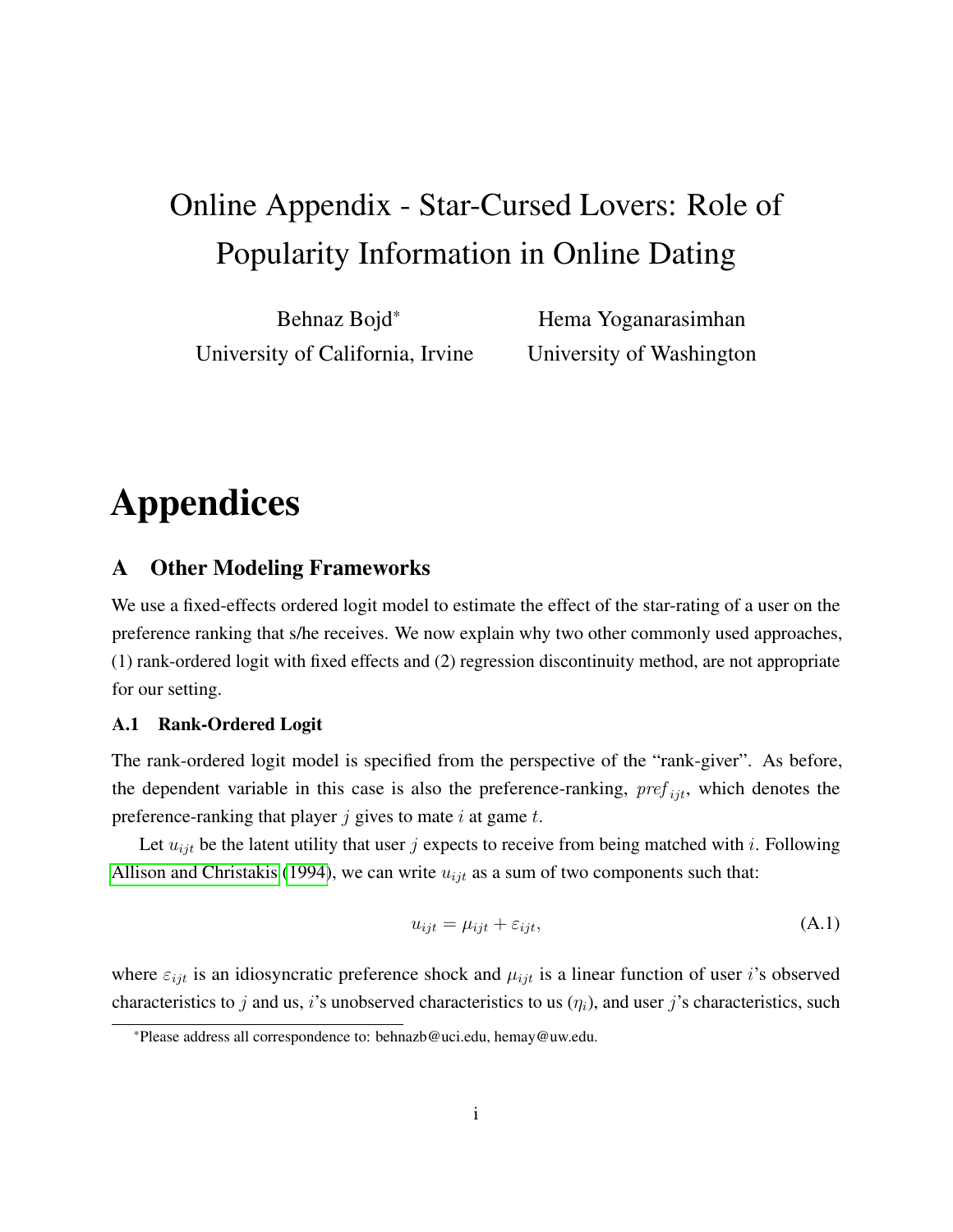that:

$$
\mu_{ijt} = \beta star_{it} + \gamma z_i + \eta_i + \theta X_{it} + \alpha z_j + \eta_j. \tag{A.2}
$$

Assume that user j is ranking two potential mates i and k. Although  $u_{ijt}$ s are unobserved, we assume that player j gives i a higher preference-ranking than mate k whenever  $u_{ijt} > u_{kjt}$ . Under the assumption that  $\varepsilon_{ijt}$ s are IID drawn from a type I extreme value distribution, we can write:

<span id="page-1-0"></span>
$$
Pr(u_{ijt} > u_{kjt}) = \frac{exp(\mu_{ijt})}{exp(\mu_{ijt}) + exp(\mu_{kjt})}
$$
  
= 
$$
\frac{exp(\beta star_{it} + \gamma z_i + \eta_i)}{exp(\beta star_{it} + \gamma z_i + \eta_i) + exp(\beta star_{kt} + \gamma z_k + \eta_k)}.
$$
 (A.3)

Note that user j's characteristics are canceled out in Equation [\(A.3\)](#page-1-0). However, the fixed effects for the rank-receivers  $(\eta_i$  and  $\eta_k$ ) are not cancelled.

Similarly, when user j ranks four potential mates  $\{i, k, l, m\}$  in game t and s/he gives preferencerankings of  $\{4,3,2,1\}$  (without loss of generality), we can infer that  $u_{ijt} > u_{kjt} > u_{ijt} > u_{mjt}$  and write:

<span id="page-1-1"></span>
$$
Pr(u_{ijt} > u_{kjt} > u_{ijt}) = \frac{exp(\mu_{ijt})}{exp(\mu_{ijt}) + exp(\mu_{kjt}) + exp(\mu_{ljt}) + exp(\mu_{mjt})}
$$

$$
\times \frac{exp(\mu_{kjt})}{exp(\mu_{kjt}) + exp(\mu_{ljt}) + exp(\mu_{mjt})}
$$

$$
\times \frac{exp(\mu_{ljt})}{exp(\mu_{ljt}) + exp(\mu_{mjt})}.
$$
(A.4)

Similar to Equation [\(A.3\)](#page-1-0), if we expand equation [\(A.4\)](#page-1-1), we will have four receivers' fixed effects  $(\eta_i, \eta_k, \eta_l)$ , and  $\eta_m$ ). We can write the likelihood of user j giving preference-rankings to his or her potential matches in game  $t$  as:

$$
L_{jt} = \prod_{i=1}^{4} \frac{exp(\mu_{ijt})}{\sum_{k=1}^{4} \delta_{ijtk} exp(\mu_{kjt})}
$$
 (A.5)

where

$$
\delta_{ijtk} = \begin{cases} 1, & \text{if } pref_{ijt} > pref_{kjt} \\ 0, & \text{else.} \end{cases}
$$
 (A.6)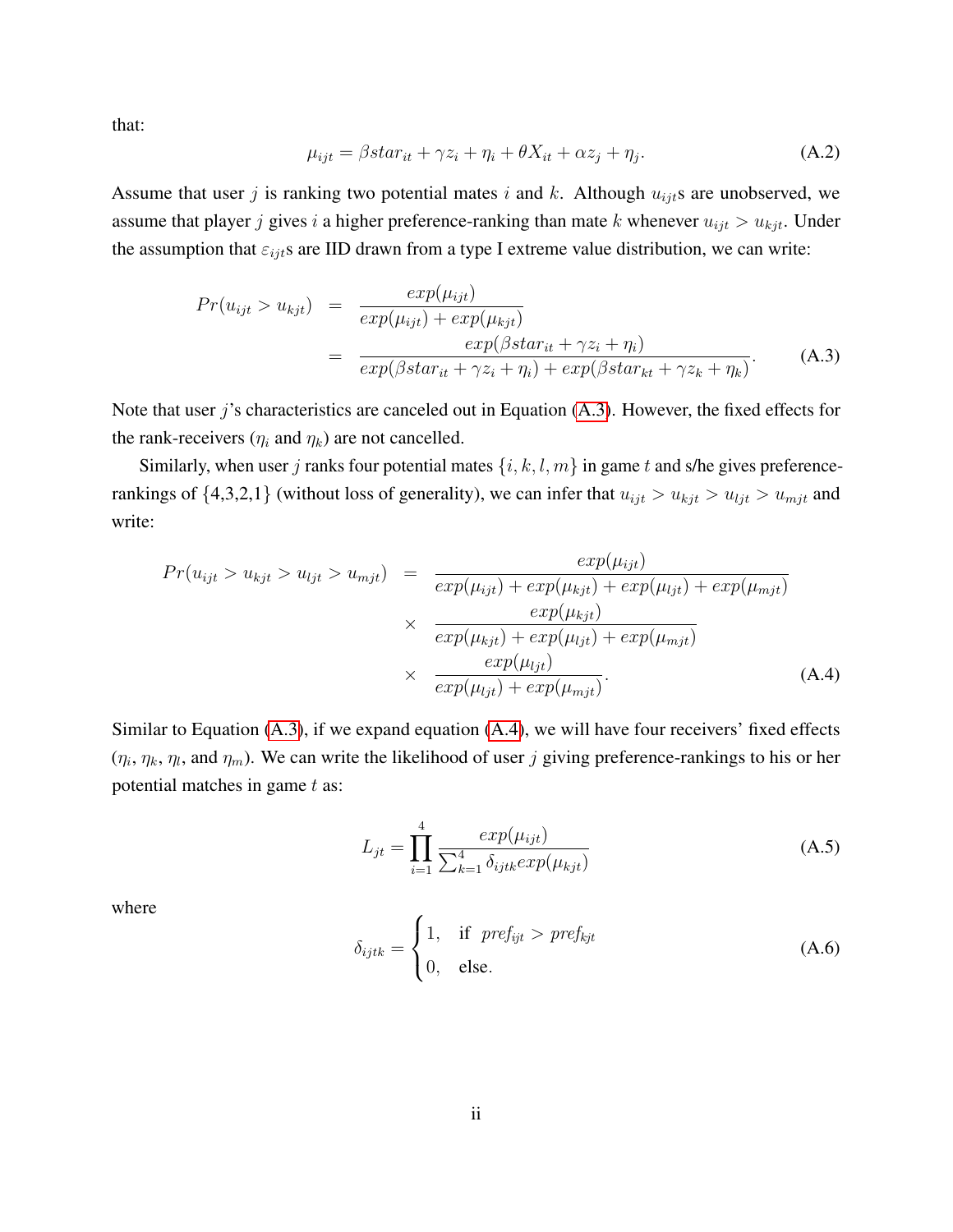Now, we can write the log-likelihood of the preference-rankings observed in the data as:

$$
LL(\beta, \gamma, \eta_1, ..., \eta_N) = \sum_{j=1}^N \sum_{t=1}^{T_j} \ln[L_{jt}]
$$
  
= 
$$
\sum_{j=1}^N \sum_{t=1}^{T_j} \sum_{i=1}^4 (\beta \operatorname{star}_{it} + \gamma z_i + \eta_i)
$$
  
- 
$$
\sum_{j=1}^N \sum_{t=1}^{T_j} \sum_{i=1}^4 \ln[\sum_{k=1}^4 \delta_{ijtk} \exp(\beta \operatorname{star}_{it} + \gamma z_i + \eta_i)].
$$
 (A.7)

Notice that unlike the ordered logit model, here we cannot condition out the rank-receivers' fixed effects  $(\eta_i)$ s using CML-style estimators. So there is no way to consistently estimate the effect of the receiver's star-ratings in the rank-ordered logit specification.

#### A.2 Regression Discontinuity Design (RDD)

We now briefly explain the main idea behind a Regression Discontinuity Design (RDD) and then discuss why our setting does not satisfy the main assumptions necessary for RDD. In RDD, treatment is determined by comparing the value of an observed running variable to a known threshold. In a valid RD design, treatment effect is identifiable if: (1) individuals just below the threshold are similar to those just above it, and (2) individuals are unable to precisely control their running variable near the threshold [Lee and Lemieux](#page-15-1) [\(2010\)](#page-15-1). These assumptions provide local randomization around the threshold. So any jump in the outcome variable below and above the threshold represents the treatment effect.

In our setting,  $popularity_{it}$  can play the role of the running variable. A user i receives the threestar treatment in game t if her  $popularity_{it}$  is equal to or above three, and the two-star treatment if  $popularity_{it}$  lies between two and three (see Figure 3). A RD design would typically focus on a sample of observations where the running variable lies within a small bandwidth just above and below the threshold. Here, we focus on a sample of observations where  $popularity_{it}$  lies within a small bandwidth around the cutoff three, e.g., [2.95, 3.05]. Although we can claim that users cannot precisely manipulate the running variable  $(popularity_{it})$ , we cannot claim that the observations on the two sides of the cut-off are similar because of two reasons. First, there is a lot of fluctuation in a user's star-rating in their first few games. The same individual can fall on different sides of the bandwidth at different times. However, as a user plays more games, her/his star-rating starts converging to a stable number. Because the threshold does not distinguish players based on the number of prior games, it will pool players who played a few games and received a popularity in the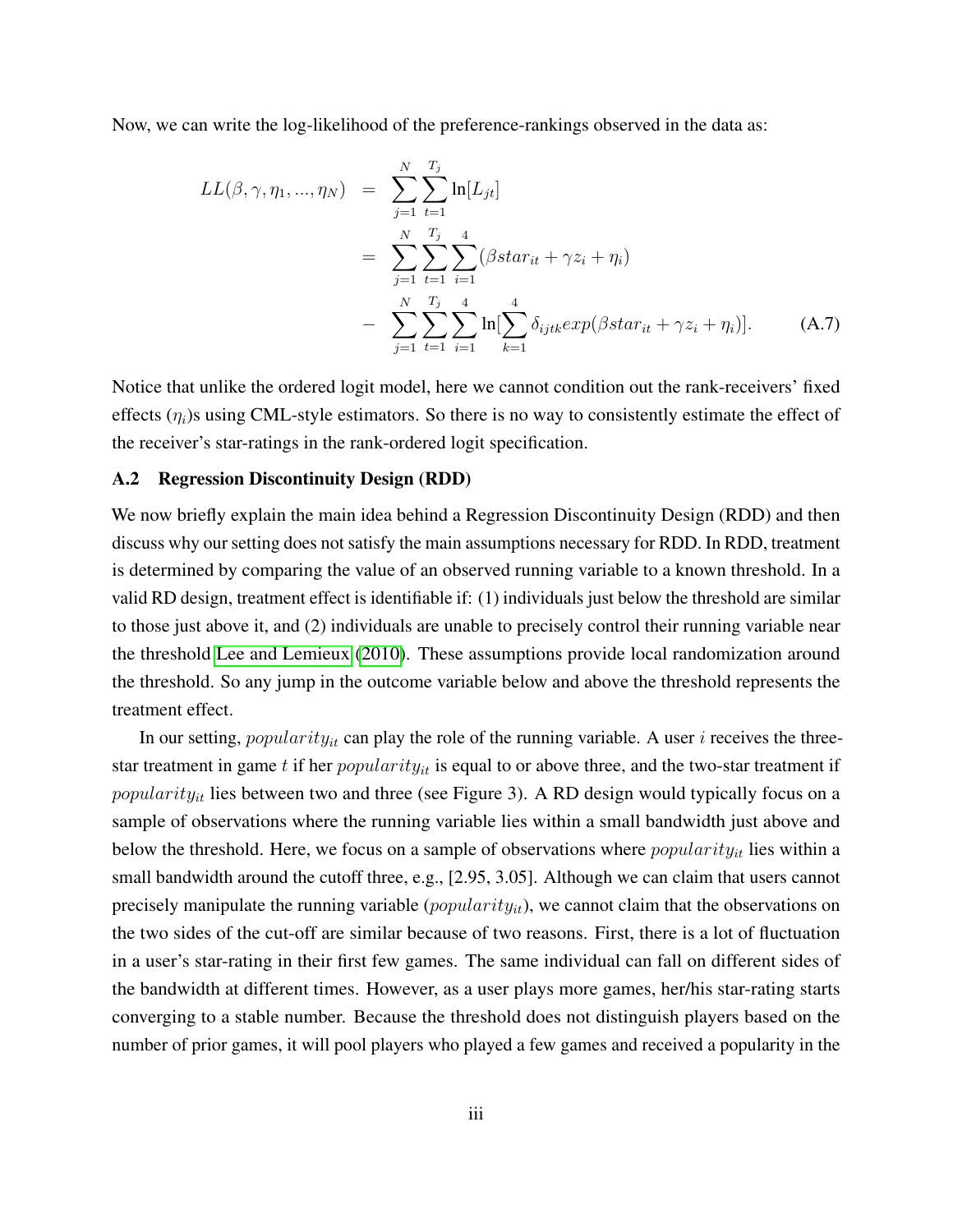range of [2.95, 3.05] with those who played many games and have a stable popularity in that range. Therefore, we cannot argue that the observations just below and above the threshold are comparable. Second, the running variable *popularity<sub>it</sub>* is calculated based on the previous values of the outcome variable ( $pref_{ijt}$ ), which are influenced by the user's previous star-ratings. This contamination violates the randomization around the threshold i.e., users around the threshold can differ in their history of prior treatments, which can have a systematic effect on their current star-rating. Thus, the first condition of RDD to identify the treatment effect (similarity of the observations around the threshold) is not satisfied.

### B Appendix for Robustness Checks

#### B.1 Effect of Stars on Preference-Rankings - Linear Model

We consider the following linear model:

<span id="page-3-1"></span>
$$
pref_{ijt} = \beta_1star1_{it} + \beta_2star3_{it} + \gamma z_i + \eta_i + \epsilon_{ijt}
$$
\n(A.8)

The main difference between these coefficients and those discussed in  $\S6.1$  is that these coefficients directly relate to the observed outcome instead of the latent variable pref<sup>\*</sup>. Hence, even though we use the same variable names for expositional convenience, the interpretation of the coefficients in the two models is different. In short, the magnitude of the coefficients from the two models cannot be directly compared.

There are three possible estimation strategies here: (1) pooled OLS, that only includes starratings variables as the independent variables but ignores the problem of correlated unobservables, (2) a slightly more elaborate pooled OLS that includes all user-specific control variables  $(z_i)$ , and (3) fixed-effects model, which addressed the omitted variable bias due to  $\eta_i$  by employing a "within" transformation to subtract out the time-invariant user-specific variables.

A pooled OLS estimation strategy consists of pooling all the data across games and users, and running a regression on this data. The results from pooled OLS models are shown in Models A1 and A2 in Table [A1.](#page-4-0)The results from model A1 and A2 are substantively similar to those in model M1 and M2 in Table 4.

Next, we discuss the fixed-effects estimation approach. Here, we start with the following averaging equation for each user i:

<span id="page-3-0"></span>
$$
\overline{pref}_i = \beta_1 \overline{star1}_i + \beta_2 \overline{star3}_i + \gamma z_i + \eta_i + \overline{\epsilon}_i,
$$
\n(A.9)

where  $\overline{pref}_i = \frac{\sum_{t=1}^{T_i} \sum_j pref_{ijt}}{4 \times T_i}$  $\frac{\sum_j pref_{ijt}}{4\times T_i},\frac{1}{start}_i = \frac{\sum_{t=1}^{T_i}star1_{it}}{T_i}$  $\frac{star1_{it}}{T_i}$ ,  $\overline{star3}_i = \frac{\sum_{t=1}^{T_i}star3_{it}}{T_i}$  $\frac{star3_{it}}{T_i}$ , and  $\overline{\epsilon}_i = \frac{\sum_{t=1}^{T_i} \sum_j \epsilon_{ijt}}{4 \times T_i}$  $\frac{1}{4 \times T_i} \frac{L_j t}{T_i}$ .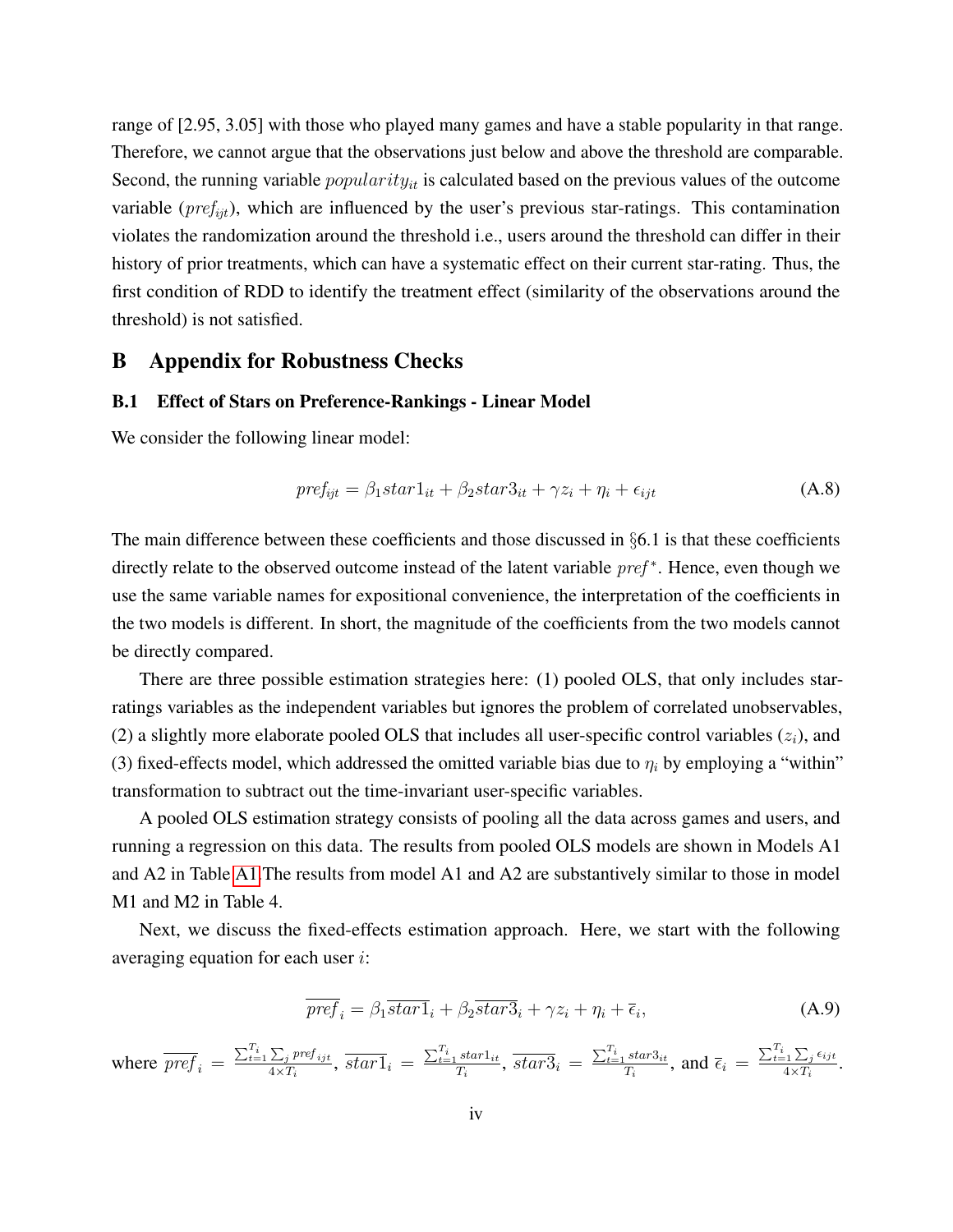<span id="page-4-0"></span>

|                       | (A1)          | (A2)          | (A3)               |
|-----------------------|---------------|---------------|--------------------|
|                       | (OLS)         | (OLS)         | (FE)               |
| $star_{1_{it}}$       | $-0.08946***$ | $-0.08001***$ | 0.01776            |
|                       | (0.01422)     | (0.01412)     | (0.01126)          |
| $star3_{it}$          | $0.03779***$  | $0.04241***$  | $-0.03100***$      |
|                       | (0.00971)     | (0.01171)     | (0.00913)          |
| Controls $(z_i)$      |               |               |                    |
| Constant              | $2.50031***$  | $2.50558***$  | $2.50006***$       |
|                       | (0.00113)     | (0.00740)     | (0.00034)          |
| <b>Individuals</b>    | 24393         | 16461         | 3494               |
| <b>Observations</b>   | 2980148       | 2339168       | 630160             |
| R-Squared             | 0.00003       | 0.00254       | 0.00002            |
| $1 \quad 1$<br>$\sim$ | $\cdot$ 1     |               | п.<br>$\mathbf{I}$ |

Standard errors (in parentheses) are clustered at the user level. \*  $p < 0.1$ , \*\*  $p < 0.05$ , \*\*\*  $p < 0.01$ Controls in Model A2 include:  $age_i, college_i, graduate_i,$ 

<span id="page-4-1"></span> $pic\_score_i, num\_pic_i, employment_i,$  and  $bio_i$ .

Table A1: Pooled OLS and fixed-effects estimates of the effect of user's star-rating on preferencerankings received.

 $z_i$ ,  $\eta_i$  are constant across time periods, and hence their averages are the same as the variables themselves. Next, we subtract Equation [\(A.9\)](#page-3-0) from Equation [\(A.8\)](#page-3-1) as follows:

$$
pref_{ijt}-\overline{pref}_i=\beta_1\left(star1_{it}-\overline{star1}_i\right)+\beta_2\left(star3_{it}-\overline{star3}_i\right)+\left(\epsilon_{ijt}-\overline{\epsilon}_i\right) \hspace{1cm} (A.10)
$$

Note that all the time-invariant user-specific variables are now subtracted out and the new error term,  $\epsilon_{ijt} - \bar{\epsilon}_i$ , is no longer correlated with the star-ratings variables. The fixed-effects estimator is essentially a pooled OLS estimator for Equation [\(A.10\)](#page-4-1) and it gives us consistent estimates of  $\beta_1$ and  $\beta_2$  under the linearity assumption. The results from this model are shown in model A3 in Table [A1.](#page-4-0) Note that to keep the comparisons consistent, we only use the first 100 games of users who saw at least one star change during the observation period. Hence, model A3 in analogous to model M3 in Table 4. The results from model A3 are substantively similar to those in model M3. This suggests that our main results were not an artefact of the parametric specification of the model.

#### <span id="page-4-2"></span>B.2 Estimation Sample

We present validation checks to confirm that our results in model M3, Table 4, are not driven by the estimation sample (which consists of users who experienced at least one star change during the observation period).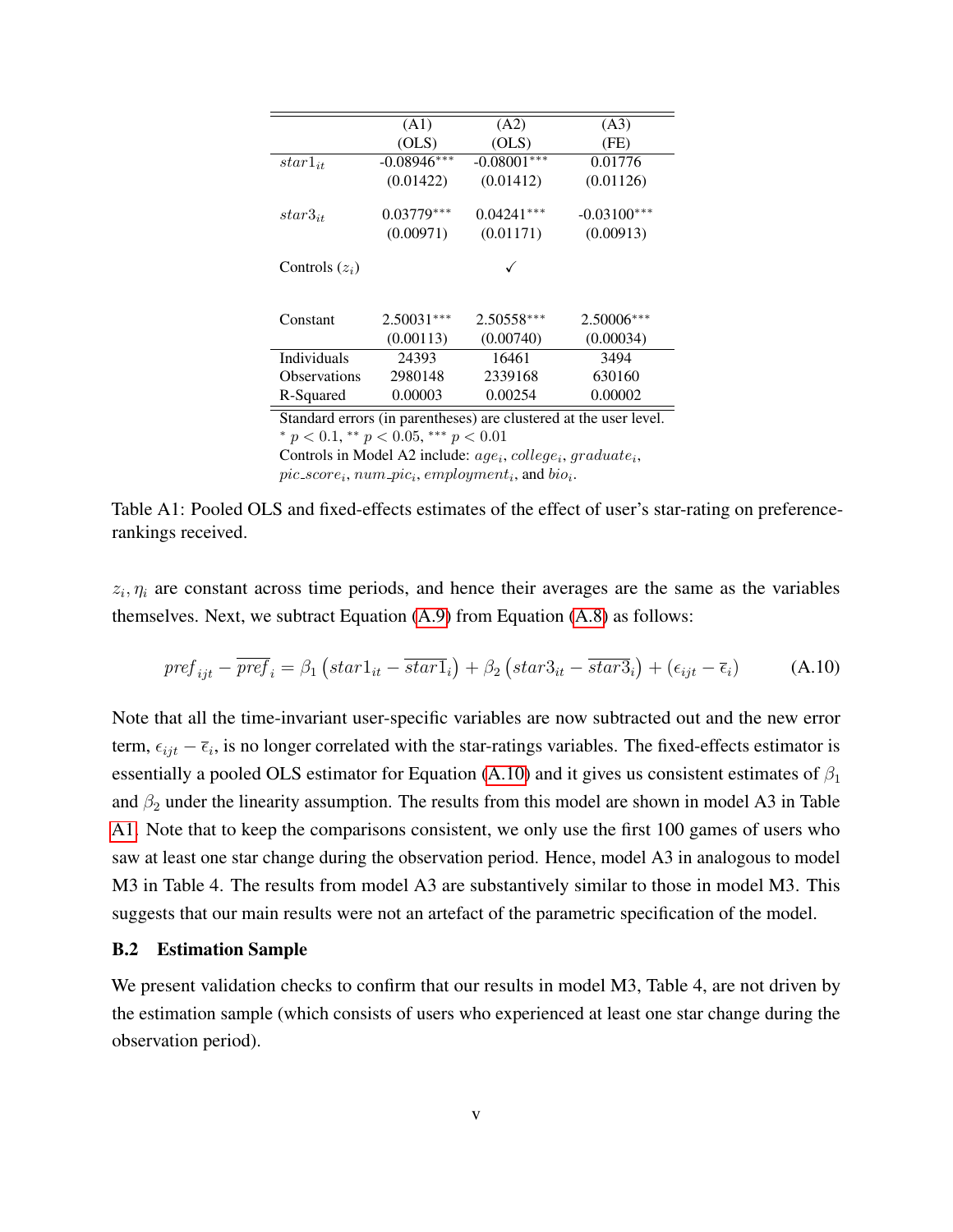#### B.2.1 Pooled ordered logit on users who went through star change

<span id="page-5-0"></span>First, we run the pooled ordered logit model for rankings on the subset of users who experienced at least one star change during the observation period (sample used in model M3). As shown in Table [A2,](#page-5-0) the magnitude and direction of the estimates in Model A4 are similar to those for the full population model M1.

| $-0.13888$ *** |      |
|----------------|------|
| (0.02369)      |      |
| $0.05136***$   |      |
| (0.01590)      |      |
| $-1.09054***$  |      |
| (0.00456)      |      |
| $-0.00036$     |      |
| (0.00420)      |      |
| 1.09067***     |      |
| (0.00446)      |      |
| 3494           |      |
| 630160         |      |
|                | (A4) |

Standard errors (in parentheses) are clustered at the user level.

\*  $p < 0.1$ , \*\*  $p < 0.05$ , \*\*\*  $p < 0.01$ 

Table A2: Ordered logit estimates of the effect of star-rating on preference-rankings received (without fixed-effects), on the sample used in model M3.

#### B.2.2 Variation in Popularity Scores and Star-Ratings over Time

Next, we find that users who experience at least one star change are more likely to be new users who joined the app recently and a vast majority of them had not played any games at the start of the observation period. In contrast, users who do not see a star change are users who had played a large number of games in the past. It is important to note that this difference between new and old users does not reflect inherent differences in users, i.e., differences on user characteristics. Rather, it captures the dynamics of star-ratings. As users play more games, the marginal impact of a new game on their average popularity score is small. Thus, users who have played more games are less likely to experience a star change compared to new users.

We illustrate this point using Figure [A1,](#page-6-0) which shows how the change in users' popularity score in a given game ( $\Delta popularity_{it}$ ) varies as a function of the number of games played (total game<sub>it</sub>). Here,  $\Delta$ *popularity<sub>it</sub>* is the absolute value of change and equals to |popularity<sub>it</sub> − popularity<sub>it-1</sub>|. Recall that popularity score  $(popularity_{it})$  is simply the average of preference-rankings received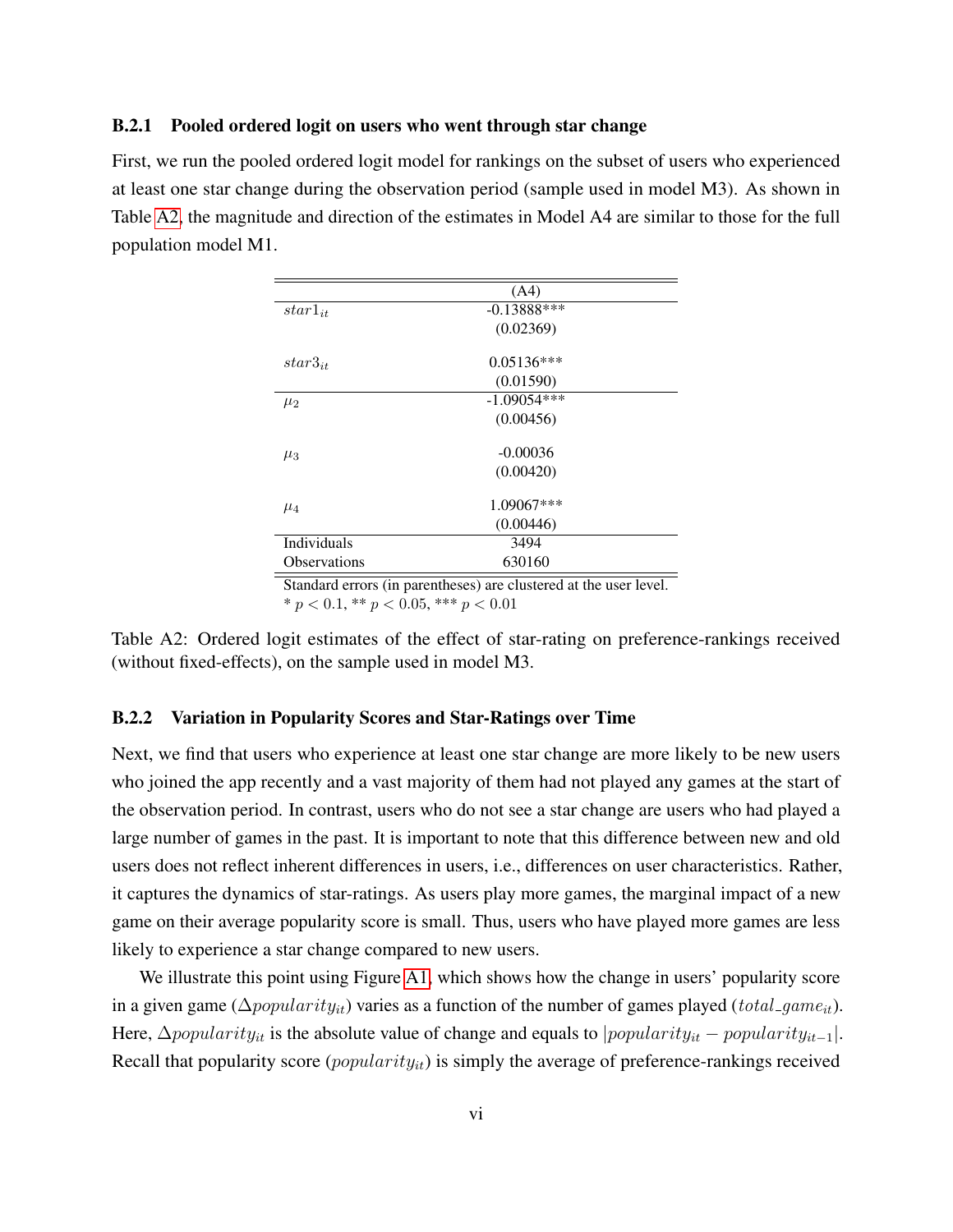<span id="page-6-0"></span>by i in all her/his prior  $t - 1$  games. For the average user, the expected change in popularity score reduces to 0.03 after fifteen games. This is simply due to the Law of Large Numbers – for any user  $i$ with a set of characteristics  $z_i$ ,  $\eta_i$ , the popularity score (*popularity<sub>it</sub>*) starts converging to a constant value after a few games (i.e., the marginal effect of each new ranking decreases). Thus, the variation in the number of star-changes a user experiences in the observation period is largely a function of whether s/he is new to the app or not.



Figure A1: Absolute change in popularity score as a function of number of games played for all the users in our data for the observation period.

#### B.2.3 Comparison of User-specific Observables for New Users

Of the 3,494 users who experience a star change in our observation period, 3,439 (98%) of them are new users who joined in the observation period  $(inital\_{game i} = 0)$ . We now compare the user-specific observables of these 3,439 new users (who went through a star-change) with those of new users who did not go through a star-change during our observation period (3,680 users). The results from this comparison are presented in Table  $A3<sup>1</sup>$  $A3<sup>1</sup>$  $A3<sup>1</sup>$  Overall, there is sufficient empirical evidence to suggest that new users who experience at least one star change and those who experience no star changes are largely similar. Thus, we expect that the findings from the fixed-effects model to be applicable to the full population of users in the app.

#### B.2.4 Estimates from the Model M3 on the Sample Used in Model M7

Model M3 included all users who experienced a star-change and model M7 included observations where the user experienced a star-change and also initiated a message. Below, we re-estimate model

<sup>&</sup>lt;sup>1</sup>For each variable, we only include observations where users reported some value for it. That is why, the size of the observations varies across variables.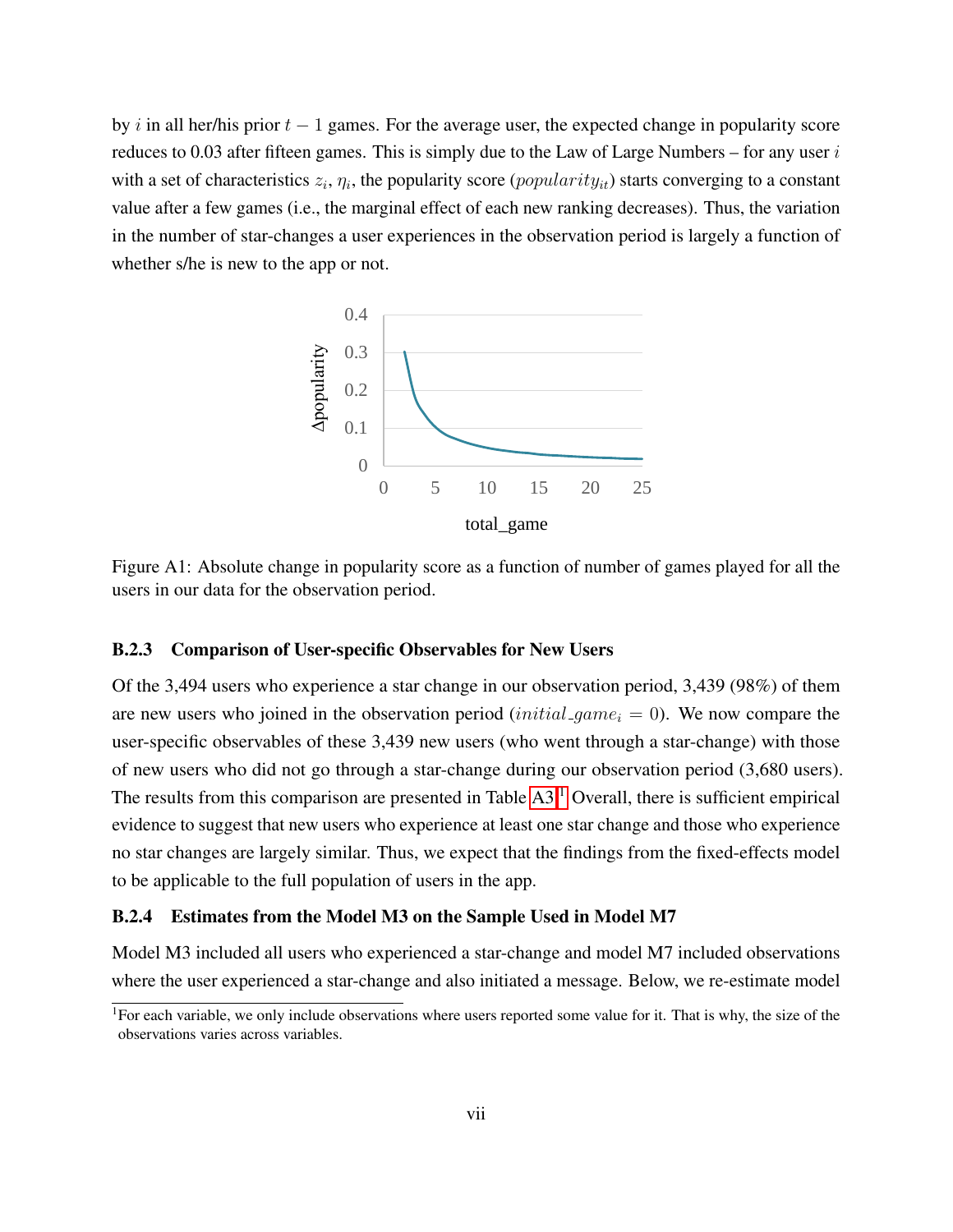<span id="page-7-0"></span>

| Variables               | <b>Star Change</b> | Mean     | Std. Dev | <b>Size</b> | t )<br>Pr( T <br>$\rm{>}$ |
|-------------------------|--------------------|----------|----------|-------------|---------------------------|
| $age_i$                 | N <sub>0</sub>     | 21.950   | 7.393    | 2300        | 0.449                     |
|                         | Yes                | 22.113   | 7.563    | 2538        |                           |
| $bio_i$                 | No                 | 56.909   | 168.424  | 2715        | 0.368                     |
|                         | Yes                | 53.045   | 152.914  | 2920        |                           |
| $education_i$           | N <sub>0</sub>     | 1.737    | 0.512    | 2420        | 0.083                     |
|                         | Yes                | 1.712    | 0.510    | 2595        |                           |
| $employment_i$          | N <sub>0</sub>     | 1.777    | 1.295    | 1614        | 0.758                     |
|                         | Yes                | 1.791    | 1.333    | 1727        |                           |
| $num\_pic_i$            | N <sub>0</sub>     | 5.355    | 1.393    | 2629        | 0.665                     |
|                         | <b>Yes</b>         | 5.338    | 1.426    | 2828        |                           |
| $pic\_score_i$ (Male)   | N <sub>0</sub>     | $-0.092$ | 0.635    | 1246        | 0.296                     |
|                         | <b>Yes</b>         | $-0.066$ | 0.643    | 1296        |                           |
| $pic\_score_i$ (Female) | N <sub>0</sub>     | $-0.021$ | 0.682    | 1066        | 0.077                     |
|                         | Yes                | 0.031    | 0.737    | 1246        |                           |

Table A3: Comparison of attributes between new users who experienced no star change and new users who experienced at least one star change.

<span id="page-7-1"></span>M3 with the sample used in model M7. We find that the results from this exercise are qualitatively similar to those presented in model M3 (see Table [A4](#page-7-1) in Appendix §[B.2\)](#page-4-2).

|                                                                   | (A5)          |  |
|-------------------------------------------------------------------|---------------|--|
| $star1_{it}$                                                      | 0.06800       |  |
|                                                                   | (0.09577)     |  |
| $star3_{it}$                                                      | $-0.16914***$ |  |
|                                                                   | (0.06463)     |  |
| <b>Individuals</b>                                                | 383           |  |
| <b>Observations</b>                                               | 21696         |  |
| Standard errors (in parentheses) are clustered at the user level. |               |  |

\*  $p < 0.1$ , \*\*  $p < 0.05$ , \*\*\*  $p < 0.01$ 

Table A4: Ordered logit fixed-effects estimates of the effect of star-rating on preference-rankings received, on the sample used in model M7.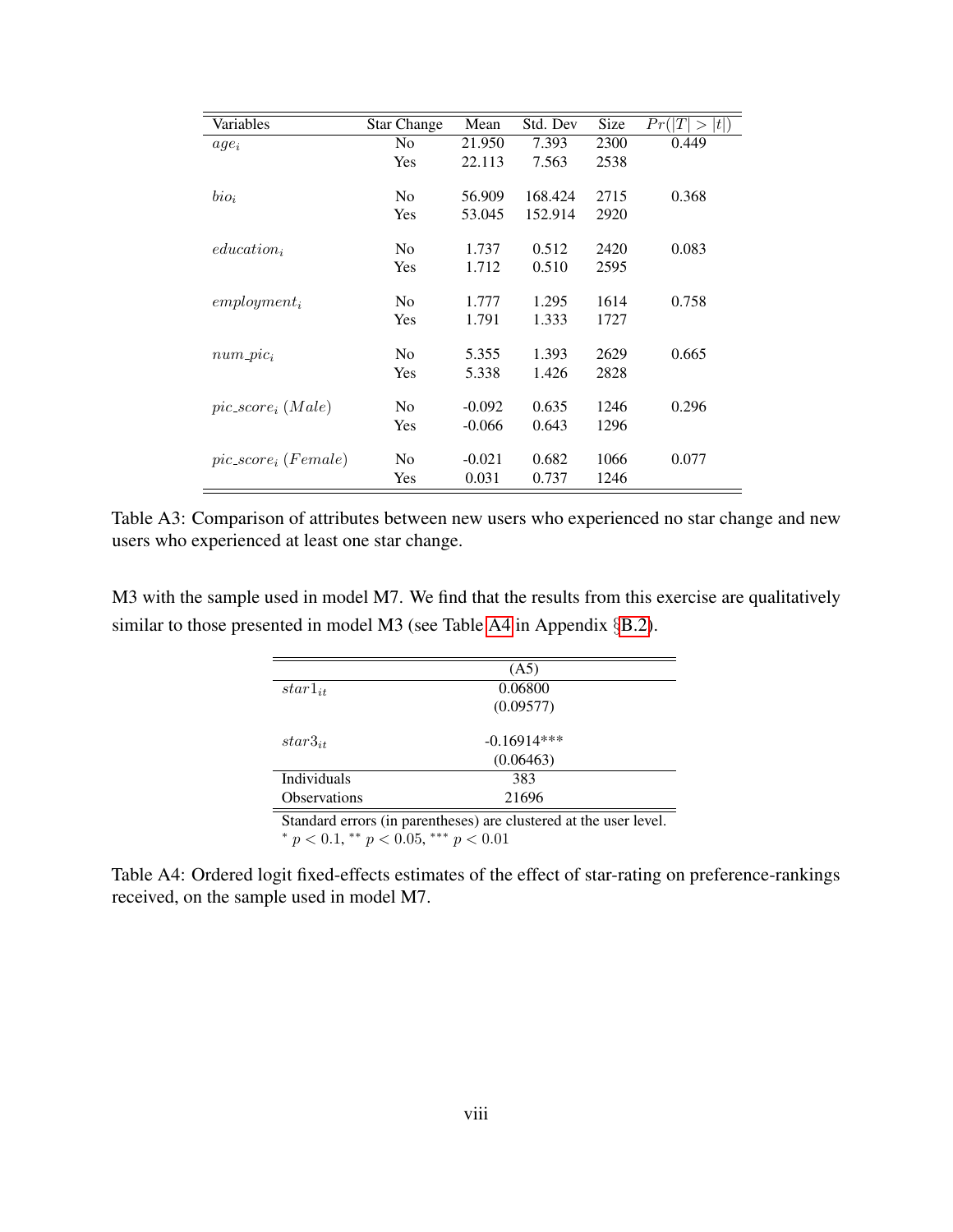#### B.3 Within Game Correlation

|                     | (A6)          |  |
|---------------------|---------------|--|
| $star1_{it}$        | $-0.01546$    |  |
|                     | (0.02713)     |  |
| $star3_{it}$        | $-0.07380***$ |  |
|                     | (0.02135)     |  |
| Individuals         | 3430          |  |
| <b>Observations</b> | 248,944       |  |

Standard errors (in parentheses) are clustered at the user level.  $* p < 0.1, ** p < 0.05, ** p < 0.01$ 

Table A5: Ordered logit fixed-effects estimates of the effect of star-rating on preference-rankings received, for a subset of games with one competitor who experienced a star change.

#### B.4 Star Configuration of the Competitors in a Game

For the set of users in the estimation sample, we calculate the probability of being in a game with a specific configuration of competitors and present these probabilities in Table [A6.](#page-9-0)[2](#page-0-0) The first row considers observations where user i has a one-star rating ( $star_{it} = 1$ ). In this case, the probability that s/he is competing with three users (i.e., the three other players of the same gender as  $i$  in game t) who all have two stars is 94.17%. Next, in observations where a user  $i$  is shown with two stars  $star_{it} = 2$ ), the probability of competing with three two-star players is 96.77%. And, when user i is shown with three stars ( $star_{it} = 3$ ), this probability is 94.11%. Therefore, regardless of when a given user  $i$  decides to play a game, s/he is almost always competing with a similar configuration of players. In particular, s/he is being compared to other two-star users in over 94% of the cases. Thus, the data doesn't show any evidence that users are self-selecting entry time to avoid/obtain certain types of competitors.

 $2$ In Table [A6,](#page-9-0) we only consider observations for users (*i*) who went through at least one star-change in the observation period (to keep it consistent with our estimation sample in the fixed-effects model M3). Further, we only consider games where all four competitors are shown with a star-rating. Users are not shown with any star-rating in their first game. Further, sometimes, a user may compete with other players who are not shown with any star-rating. Therefore, the total number of observations in Table [A6](#page-9-0) is smaller than the total number of observations in model M3 in Table 4.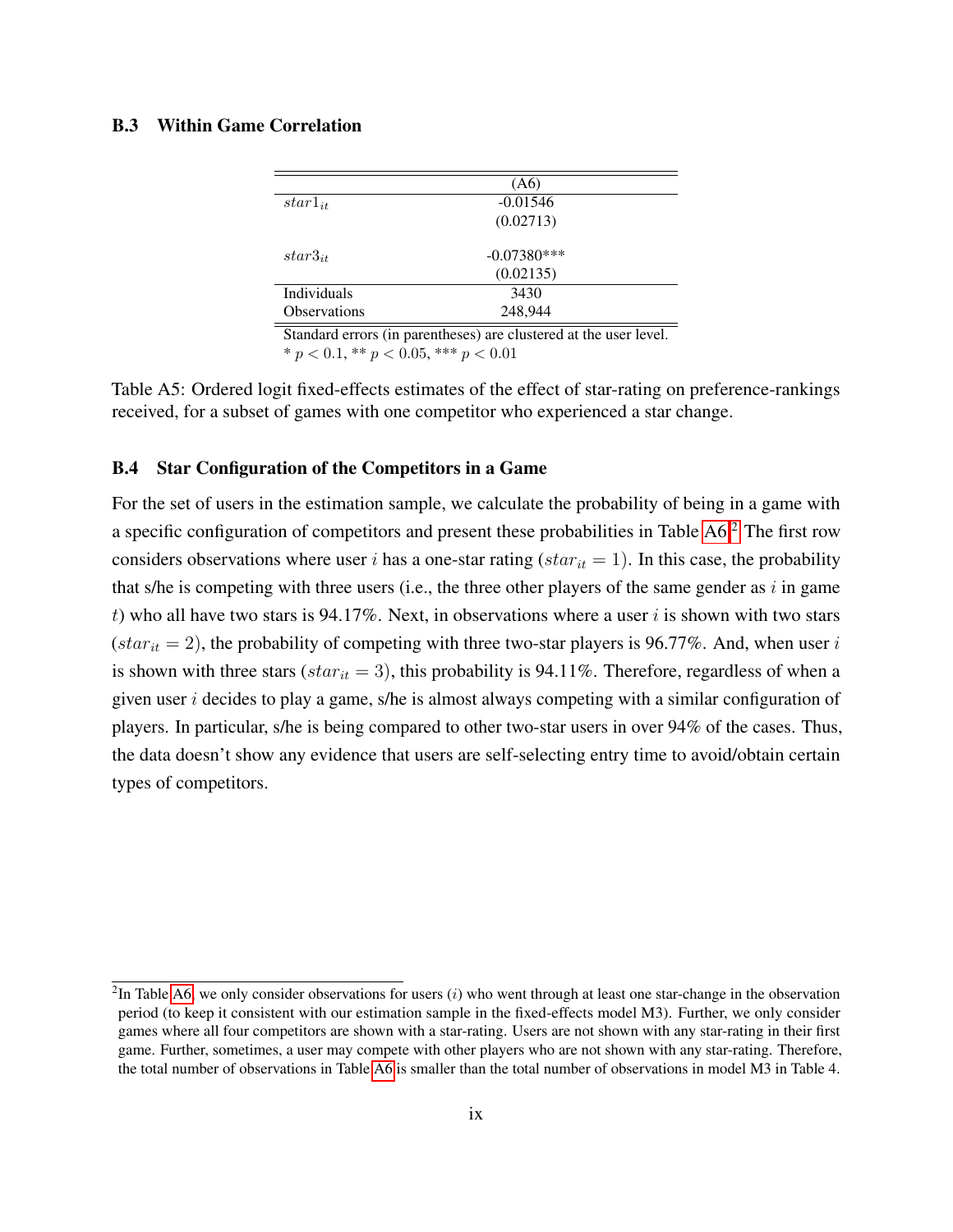<span id="page-9-0"></span>

|             |                      | Total number of competitors with two stars |                |                |              |
|-------------|----------------------|--------------------------------------------|----------------|----------------|--------------|
| $star_{it}$ | Observations $(ijt)$ |                                            |                |                |              |
|             | 10.708               | 10,084(94.17%)                             | 616(5.75%)     | $8(0.07\%)$    |              |
|             | 583,328              | 564,512 (96.77%)                           | 18,444 (3.16%) | 360 $(0.06\%)$ | $12(0.00\%)$ |
|             | 17.644               | $16,604(94.11\%)$                          | 984 (5.58%)    | 56 $(0.32\%)$  |              |
| Total       | 611,680              |                                            |                |                |              |

Table A6: Number of observations and probability distribution of the number of two-star competitors that a focal user  $i$  faces. (The set of users is the same as the estimation sample, i.e., users who went through at least one star-change  $star_{it})$ ).

## C Conditional Log Likelihood for the Fixed-effects Logit Model

To study the relationship between the users' likelihood of receiving messages and their star-ratings, we consider the following fixed-effects logit formulations:

$$
y_{ijt} = \begin{cases} 1, & y_{ijt}^* > 0 \\ 0, & \text{else} \end{cases}
$$

where  $y_{ijt}$  is a binary variable and it can refer to  $first_{ijt}$  or  $reply_{ijt}$ , and  $y_{ijt}^*$  is the corresponding latent variable as follows:

$$
y_{ijt}^* = \beta_1 star1_{it} + \beta_2 star3_{it} + \gamma z_i + \eta_i + \epsilon_{ijt}, \qquad (A.11)
$$

We allow for  $\eta_i$  to be arbitarily correlated to  $star1_{it}$  and  $star3_{it}$ . Further, we assume that  $star1_{it}$ ,  $star3_{it}$  and  $\eta_i$  are independent of  $\epsilon_{ijt}$  since users are randomly assigned to games. Assuming that  $\epsilon_{ijt}$ s are IID and drawn from an Extreme Value Type I distribution, we can write:

$$
Pr(y_{ijt} = 1 | star1_{it}, star3_{it}, z_i, \eta_i, \beta_1, \beta_2) = \frac{exp(\beta_1 star1_{it} + \beta_2 star3_{it} + \gamma z_i + \eta_i)}{1 + exp(\beta_1 star1_{it} + \beta_2 star3_{it} + \gamma z_i + \eta_i)}
$$
(A.12)

We can now write the log-likelihoods of  $y_{ijt}$  (the first messages or replies) observed in the data as:

$$
LL(\beta_1, \beta_2, \gamma) = \sum_{i=1}^{N} \sum_{t=1}^{T_i} \sum_{k=0}^{1} \ln \left[ Pr(y_{ijt} = k \mid star1_{it}, star3_{it}, z_i, \eta_i, \beta_1, \beta_2)^{I(y_{ijt} = k)} \right] \tag{A.13}
$$

where N is the total number of users and  $T_i$  is the total number of games played by user i. Treating the  $\eta_i$ 's as parameters and maximizing this log-likelihood via Maximum Likelihood Estimator (MLE) is inconsistent with large  $N$  and finite  $T$  due to the well-known incidental parameters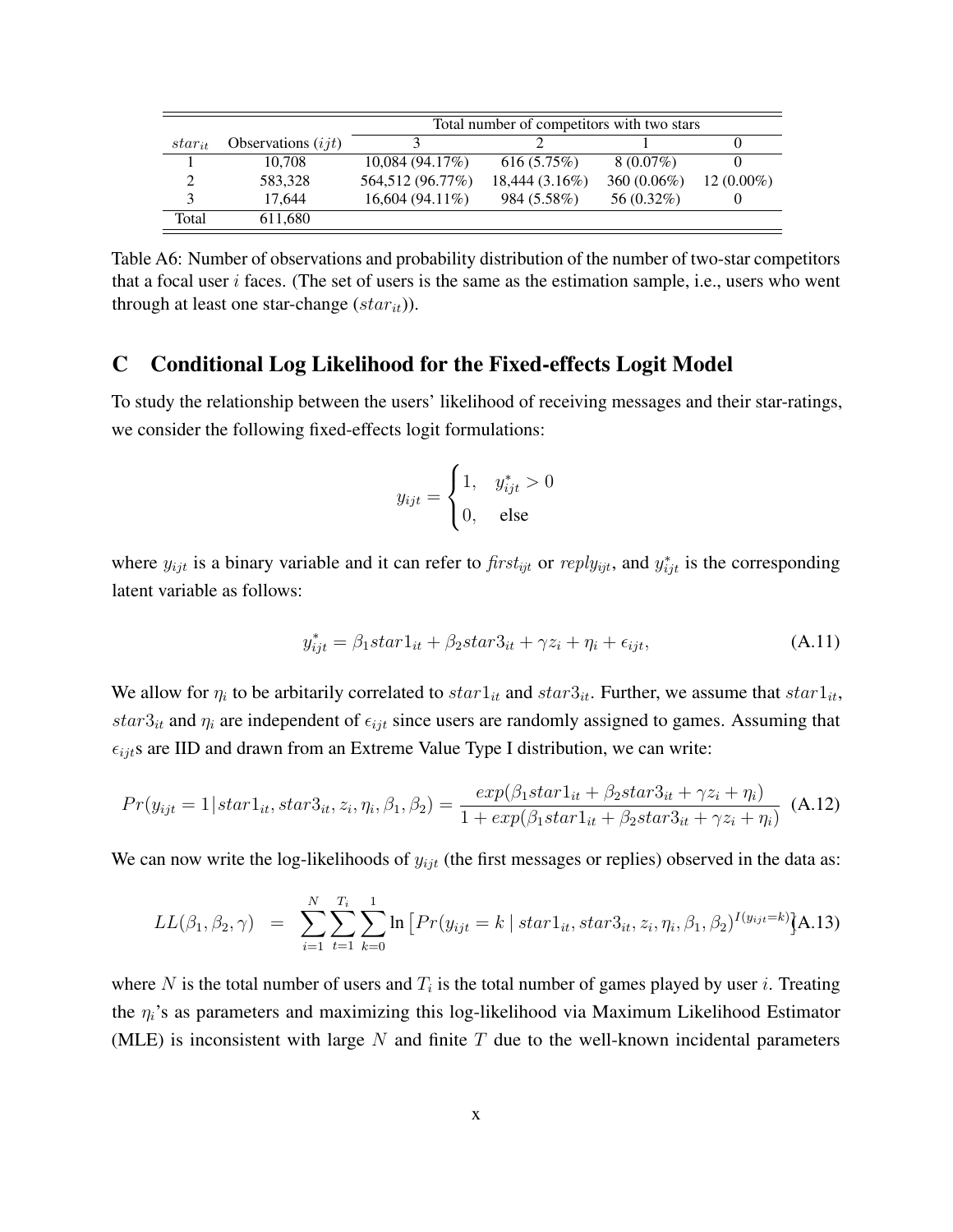problem [\(Neyman and Scott, 1948\)](#page-15-2). As a result, the estimate of  $\beta_1$ ,  $\beta_2$  from this approach will be inconsistent. However, [Chamberlain](#page-15-3) [\(1980\)](#page-15-3) proposes a method to maximize a Conditional Log-Likelihood which gives consistent estimates. Following [Chamberlain](#page-15-3) [\(1980\)](#page-15-3), we denote  $s_i$  as the sum of all received messages (first messages or reply messages) by user  $i$  from his/her matches over time, that is:

$$
s_i = \sum_{t=1}^{T_i} (y_{ijt} | match_{ijt} = 1)
$$
 (A.14)

and, we denote  $B_i$  as the set of all possible vectors of length  $T_i$  with  $s_i$  elements equal to 1, and  $T_i - s_i$  elements equal to 0, i.e. all possible ways that user i could receive  $s_i$  messages in total over  $T_i$  games, that is:

$$
B_i = \{d \in \{0, 1\}^{T_i} \mid \sum_{t=1}^{T_i} (d_{jt} = s_i \mid match_{ijt} = 1)\}
$$
 (A.15)

For example, if user i plays three games  $(T_i = 3)$ , and receives only one message in total  $(s_i = 1)$ ,  $B_i$  will be equal to  $\{(1, 0, 0), (0, 1, 0), (0, 0, 1)\}$ . Now, we can write the conditional probability of  $y_i$  given  $s_i$  as:

$$
Pr(y_i | star1_{it}, star3_{it}, s_i, \beta_1, \beta_2) = \frac{exp(y_i.(\beta_1 star1_{it} + \beta_2 star3_{it}))}{\sum_{d \in B_i} exp(d.(\beta_1 star1_{it} + \beta_2 star3_{it}))}
$$
(A.16)

Note that this conditional probability does not depend on  $\eta_i$ 's, i.e.  $s_i$  is a sufficient statistic for  $\eta_i$ . Thus, we can now specify a Conditional Log-Likelihood that is independent of  $\eta_i$ s as shown below:

$$
CLL(\beta_1, \beta_2) = \sum_{i=1}^{N} \sum_{t=1}^{T_i} \ln \left[ Pr(y_i \mid star1_{it}, star3_{it}, s_i, \beta_1, \beta_2) \right]
$$
(A.17)

### D Validation Check: Truthfulness Assumption

In §9.2, we assumed that users state their preference-rankings truthfully during the game in Assumption 1. This assumption ensures that the relationship between users' latent expected utilities for any pair of potential partners is consistent with their stated preference-ranking over them, i.e., if  $EU_{ijt} > EU_{i'jt}$ , then j should rank i and i' such that  $pref_{ijt} > pref_{i'jt}$ . We now present some background for this assumption and empirically validate it.

In our setting, the ranking game resembles a one-to-one marriage SMP, where: (1) agents have to state their strict preference-rankings (i.e., no indifference rankings), (2) agents cannot truncate their list of preference-rankings (i.e., they cannot strategically choose to only rank their top few choices and refuse to rank their bottom choices), (3) agents cannot collude with each other, (4)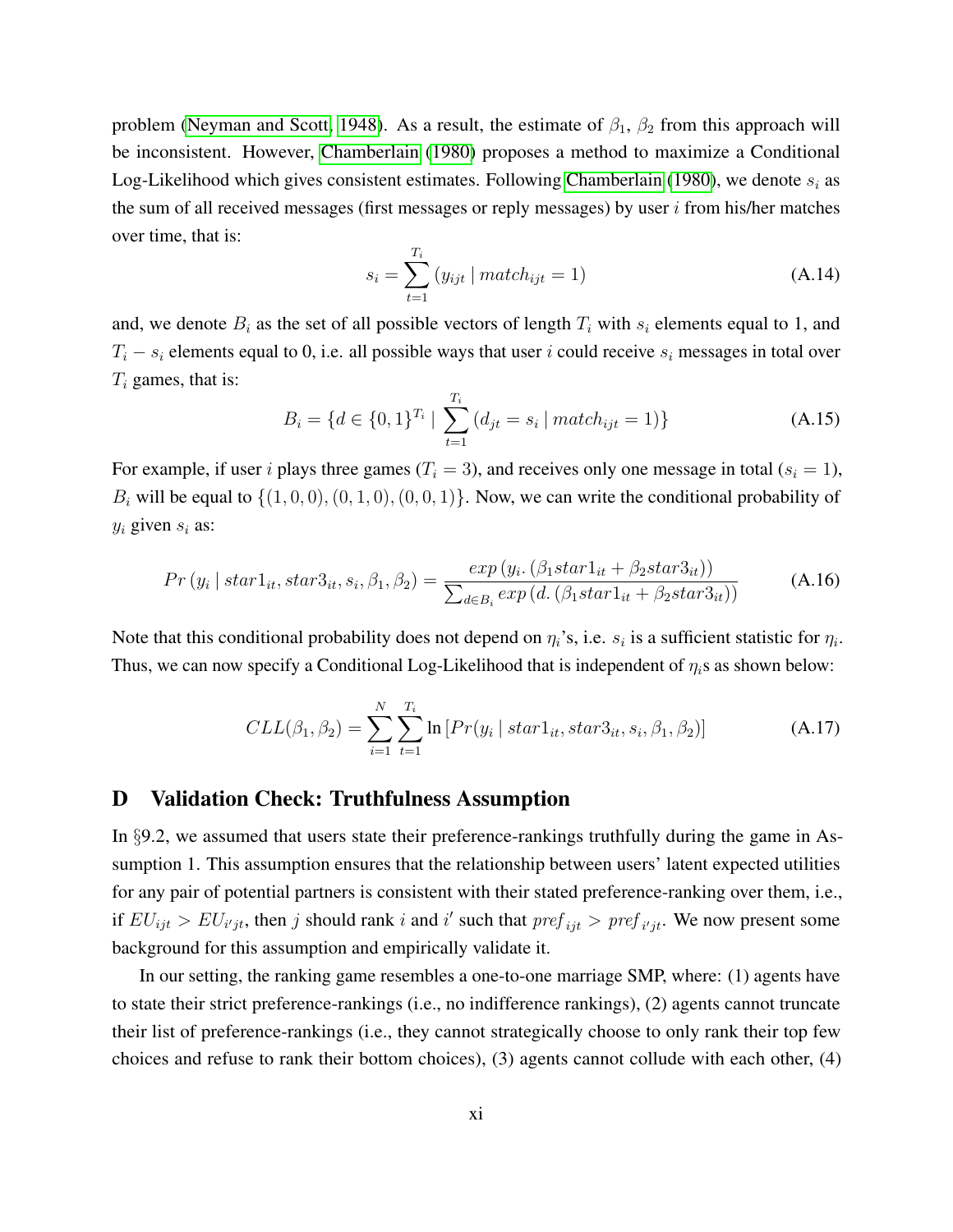<span id="page-11-0"></span>

|                      | State true                           | $1^{st}$ and $2^{nd}$                                     | $\overline{2^{nd}}$ and $3^{rd}$ |
|----------------------|--------------------------------------|-----------------------------------------------------------|----------------------------------|
| Match with           | preferences                          | preference misrepresentation preference misrepresentation |                                  |
|                      |                                      | Assuming stated preferences are true preferences          |                                  |
| true $1^{st}$ choice | 49.24                                | 28.23                                                     | 49.27                            |
| true $2^{nd}$ choice | 28.25                                | 49.28                                                     | 14.90                            |
| true $3^{rd}$ choice | 15.00                                | 14.99                                                     | 28.33                            |
| true $4^{th}$ choice | 7.51                                 | 7.50                                                      | 7.50                             |
|                      | Assuming true preferences are random |                                                           |                                  |
| true $1^{st}$ choice | 49.48                                | 28.15                                                     | 49.47                            |
| true $2^{nd}$ choice | 28.17                                | 49.54                                                     | 14.86                            |
| true $3^{rd}$ choice | 14.90                                | 14.89                                                     | 28.21                            |
| true $4^{th}$ choice | 7.45                                 | 7.42                                                      | 7.46                             |

Table A7: Match results if users misrepresent their preferences.

agents' preferences are private (i.e,. users know their own preferences but not those of others'). Under such circumstances, it has been shown that, when a men-optimal stable matching mechanism is used, it is the dominant strategy for each man to state his true preferences, and any strategy for a woman is dominated if her stated first choice is not her true first choice; and vice-versa for women-optimal stable matching mechanism [\(Roth, 1989\)](#page-15-4).<sup>[3](#page-0-0)</sup> However, it has been shown that the incentive to manipulate true preferences is negligible for both sides in most real, large markets [\(Demange et al., 1987;](#page-15-5) [Pittel, 1989;](#page-15-6) [Lee and Yariv, 2018;](#page-15-7) [Lee, 2016\)](#page-15-8).

Our platform does not use either a men-optimal or a women-optimal matching mechanism. Instead, as discussed in  $\S$ 3.2.3, it calculates the set of all possible stable matches and picks the matching with the highest average match-level. Under these conditions, there are no theoretical guarantees on truth-telling for any side of the market. Nonetheless, there are no obvious reasons for users to deviate from truth-telling in our setting. While we cannot theoretically prove this, we now empirically establish that, on average, users cannot gain by mis-representing their preferences in our setting.

We now present two types of deviation checks. In the top panel of Table [A7,](#page-11-0) we start with the assumption that a player's stated preferences are her/his true preferences. The second column represents the average probability of a player being matched with her/his true first, second, third, and fourth choices if the player ranks truthfully (based on the preference-rankings and match levels observed in the data). We find that truthful revelation leads to being paired with the first choice 49.24% of the times, the second choice 28.25% of the times, the third choice 15.00% of the times, and the last choice 7.51% of the times. Next, we consider the following deviation: suppose that in game t, everyone except a focal player j plays the same strategy as that observed in the data, and j

 $3$ The kind of stability studied in the case of incomplete information is ex-post stability, i.e. a stable matching would remain stable even if all the preferences were to become common knowledge [\(Roth, 1989;](#page-15-4) [Roth and Sotomayor, 1990\)](#page-15-9).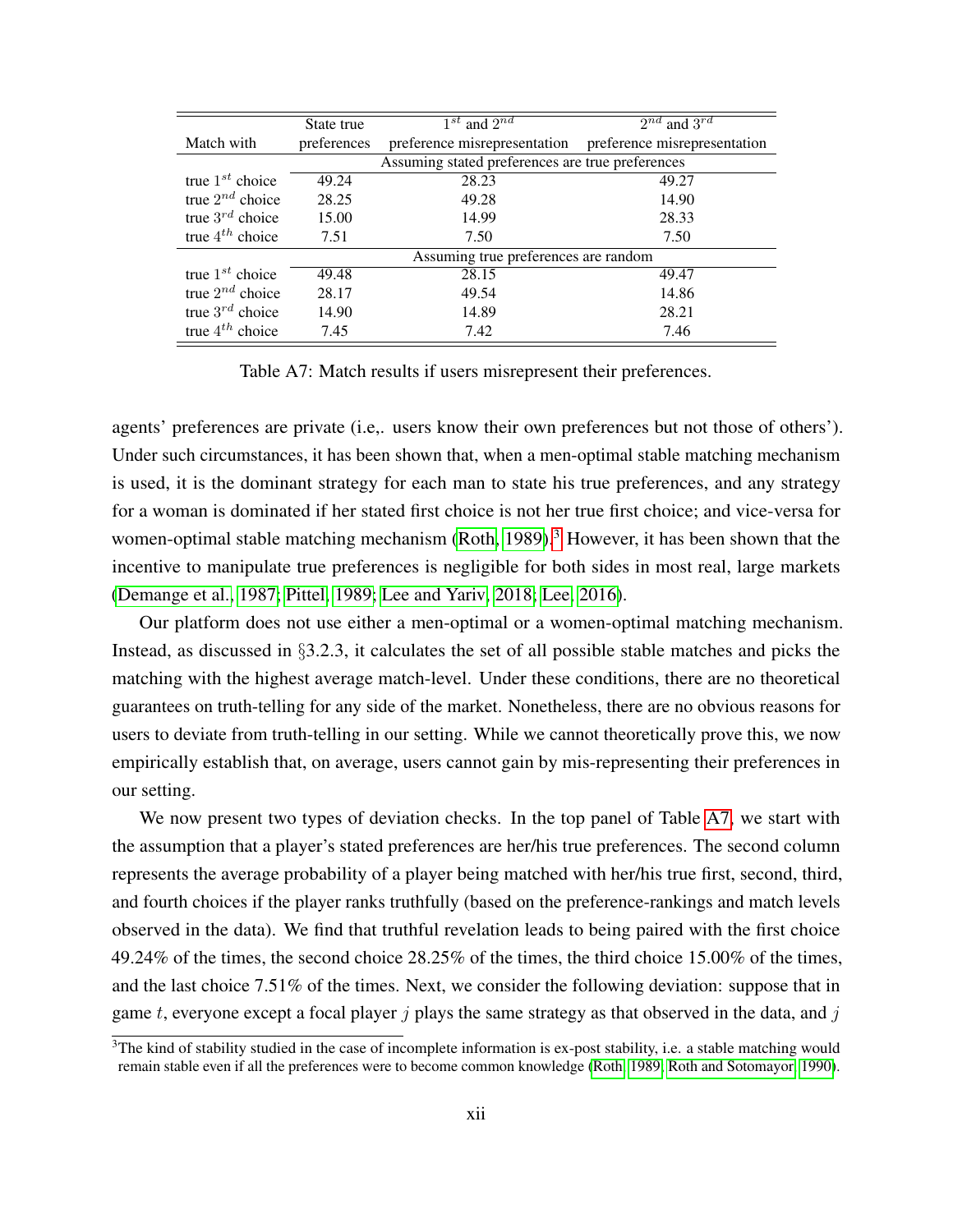swaps her/his first and second choices. We then calculate which of her/his true preferences  $j$  will be matched with. Then, we aggregate the match outcomes over all players and all games to obtain the average probability of being matched with one's true first choice under this deviation as:

$$
Pr(\text{true first choice}) = \frac{\sum_{t=1}^{T} \sum_{j \in t} I(match\_level_{jt} = \text{true first choice} |pref_{jt}^1, pref_{-jt})}{8T}, \quad (A.18)
$$

where  $pref_{jt}^{12}$  denotes a strategy where player j swaps her true first and second choices, and  $pref_{-jt}$ denotes the preference-rankings observed in the data (i.e., other users' strategies). Similarly, we also calculate the average probabilities of being matched with one's true second, third, and fourth choices.

The results from this simulation exercise are shown in the third column. Notice that misrepresenting preferences makes players strictly worse off. When a player ranks her true first choice as second, the probability of being matched with the true first choice drops to 28.23%. In the fourth column, we show the results from an analogous exercise, when a player misrepresents by swapping her second and third choices, i.e., plays  $pref_{jt}^{23}$ . Again, note that misrepresenting the preferences makes a player strictly worse off compared to truth-telling. Using similar simulations, it is possible to show that all other deviations also make players strictly worse off, compared to truthful revelation.

One possible critique of the above exercise could be that we started with the assumption that players stated-preferences are their true preferences. Therefore, we also present results from a general case, where the player's true preferences are drawn randomly (see the bottom panel of Table [A7\)](#page-11-0). Again, we find that deviating from truth-telling makes users strictly worse off. In sum, all our tests confirm the validity of the truth-telling assumption in our setting.

Finally, note that there is no need to make any additional assumption on truth-telling for both first and reply messages since they are both single-agent decisions, and there is no game involved. Therefore, each player only has to follow her/his expected utilities and doesn't have to worry about the strategic behavior of other players. So, by definition, a player's revealed preferences reflect her/his expected utility.

## E Conversation History

We now examine the heterogeneous effects of star-ratings based on rank-giver's conversation history, and provide more evidence to show that the negative effect of three-star ratings during the game stems from rejection concerns. We start by defining *conversation*<sub>it</sub> as the average number of successful conversations that user j experienced before game t. A successful conversation from j's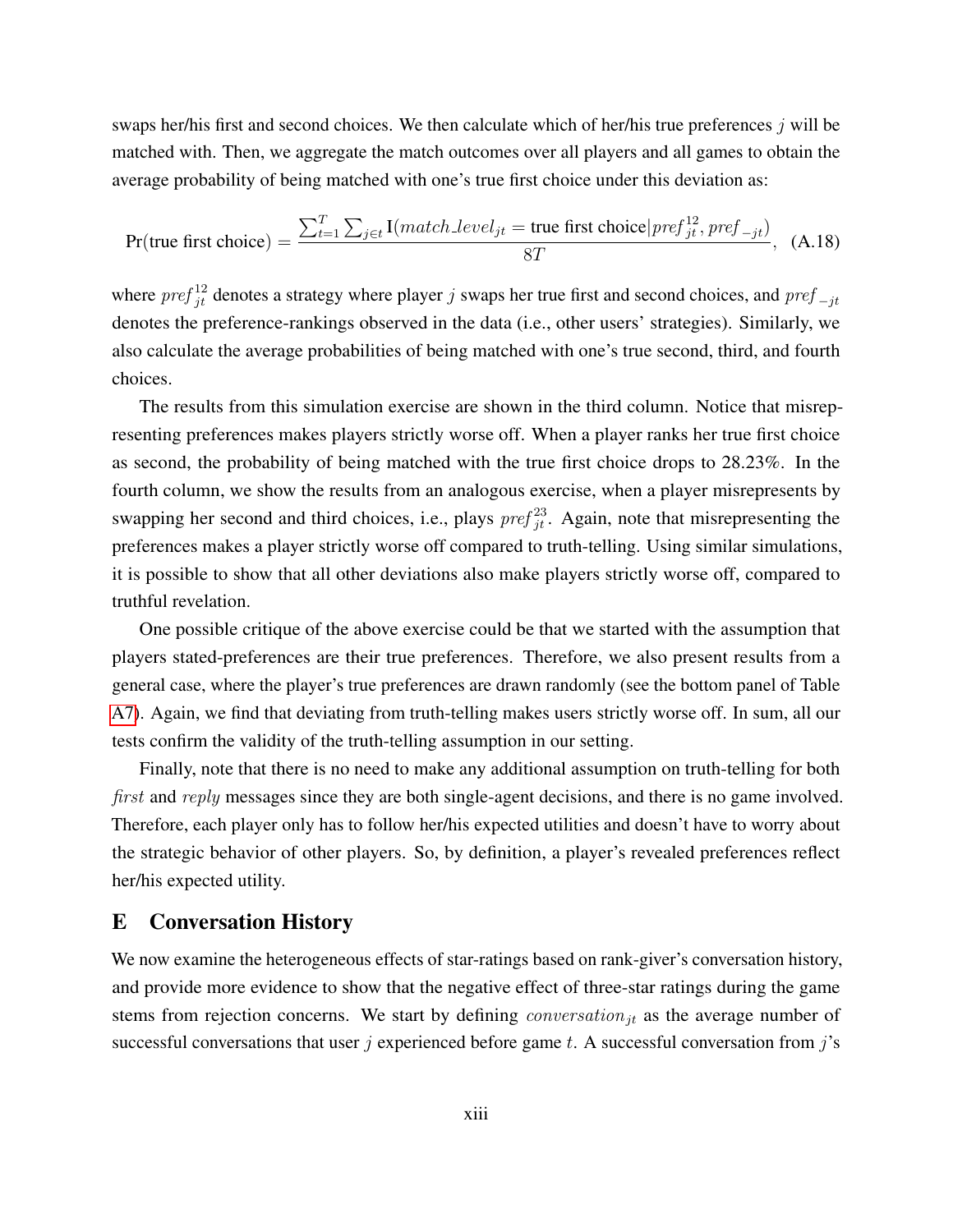<span id="page-13-0"></span>

|                                                                             | (A7)            |
|-----------------------------------------------------------------------------|-----------------|
| $star1_{it}$                                                                | 0.0410055       |
|                                                                             | (0.0256374)     |
| $star3_{it}$                                                                | $-0.0865357***$ |
|                                                                             | (0.0192754)     |
| $successful_{it}$                                                           | 0.0000904       |
|                                                                             | (0.0053202)     |
| $star1_{it} \times successful_{it}$                                         | $-0.0344794$    |
|                                                                             | (0.0366443)     |
| $star3_{it} \times successful_{it}$                                         | $0.0736327***$  |
|                                                                             | (0.0270534)     |
| Fixed Effects $(\eta_i)$                                                    |                 |
|                                                                             |                 |
| Individuals                                                                 | 3494            |
| <b>Observations</b>                                                         | 619065          |
| Other dand, announce the monometranical and alternative data that the final |                 |

Standard errors (in parentheses) are clustered at the user level. \*  $p < 0.1$ , \*\*  $p < 0.05$ , \*\*\*  $p < 0.01$ 

Table A8: Heterogeneous effect of star-ratings based on the rank-giver's conversation history (using ordered logit fixed-effects model).

perspective is defined as one where  $j$  either received a first message from the matched partner, or received a reply to a message that s/he had initiated with the match.

Next, we stratify users (rank-givers) based on their conversation history. In our data, a median user experiences an average of 0.016 successful conversations in her/his prior games. Based on this value, we define the binary variable successful<sub>it</sub> as one if conversation<sub>jt</sub>  $> 0.016$  and zero otherwise. Next, we add this binary variable and its interactions with receiver's star-rating to Equation (3), and re-estimate the model. The results from this exercise are shown under model A7 in Table [A8.](#page-13-0) The main effect of  $star3_{it}$  (when  $successful_{it} = 0)$  stays negative and significant. This indicates that when a user is shown with three stars, s/he receives lower preference-rankings from the rank-givers who have not had successful conversations in the past. However, the interaction effect of  $star3_{it} \times successful_{it}$  is positive and significant, i.e., three stars users receives higher preference-rankings from rank-givers who experienced more successful conversations in the past. This suggests that rank-givers with a successful conversation history are less rejection-averse when they are ranking a popular user.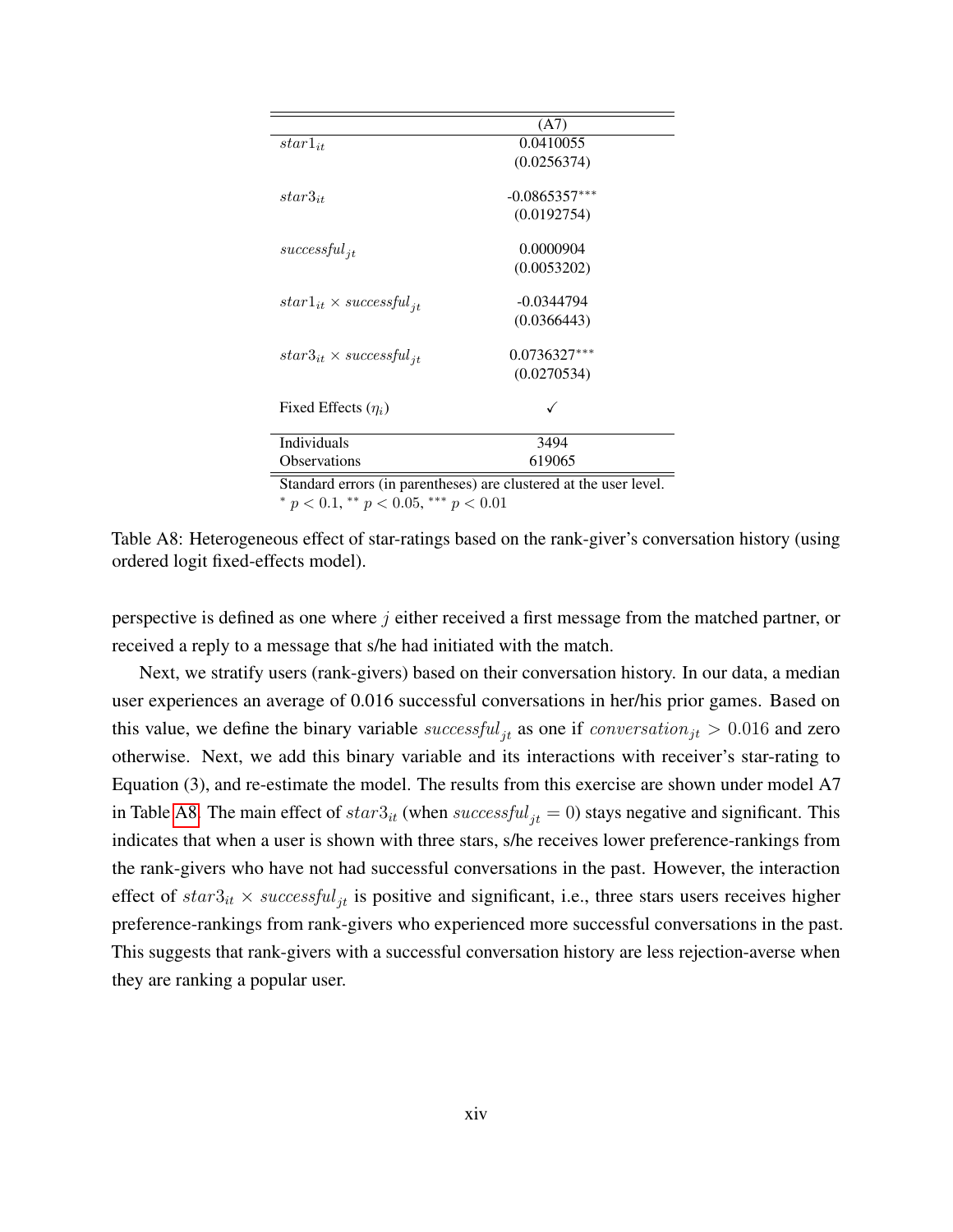## F Physical Attractiveness

In this section, we examine the heterogeneous effects of star-ratings based on users' physical attractiveness, and provide additional evidence for strategic shading.

We start by stratifying users (rank-givers) based on their physical attractiveness. As summarized in Table 1, the median user has a standardized  $pic\_score$  of  $-0.09$ . Based on this value, we define the binary variable  $attractive_j$  which equals one if  $pic\_score_j > -0.9$  and zero otherwise. Next, we add this binary variable and its interactions with receiver's star-rating to Equation (3) and re-estimate the model. The estimation results are shown in model A8, Table [A9.](#page-15-10) The main effect of star $3<sub>it</sub>$  (when  $attractive<sub>j</sub> = 0$ ) stays negative and significant and the interaction effect of star $3<sub>it</sub>$ with  $attractive<sub>j</sub>$  is not statistically significant. This suggests that there is no difference in how rank-givers (attractive or unattractive) rank three-star users.

Next, we further stratify the data based on the physical attractiveness of the rank-receivers. We re-run the analysis separately for attractive receivers  $(attractive<sub>i</sub> = 1)$  in model A9, and unattractive receivers (attractive<sub>i</sub> = 0) in model A10. In model A9, we find that the main effect of  $star3<sub>it</sub>$  is negative and significant. The main effect (when  $attractive_j = 0$ ) suggests that unattractive users give lower preference-rankings to attractive receivers. We also find that the interaction effect of  $star3<sub>it</sub>$  with  $attractive<sub>j</sub>$  is positive and significant. The interaction effect (when  $attractive<sub>j</sub> = 1$ ) implies that the attractive users give higher preference-rankings to attractive receivers. This suggests that only unattractive users avoid attractive popular users. This is consistent with our hypothesis of strategic shading due to rejection concerns since we expect unattractive users to be more concerned about being rejected, especially when they are ranking attractive users.

Next, in model A10, we re-run the analysis for unattractive receivers  $(attractive_i = 0)$ . However, we find no significant results.<sup>[4](#page-0-0)</sup> Thus, we find no evidence showing that users are concerned about being rejected when ranking an unattractive user.

<sup>&</sup>lt;sup>4</sup>The number of individuals (rank-receivers  $i$ ) in model A8 is greater than the total number of individuals in model A9 and A10 combined. This is because we do not have the attractiveness score for all rank-receivers.